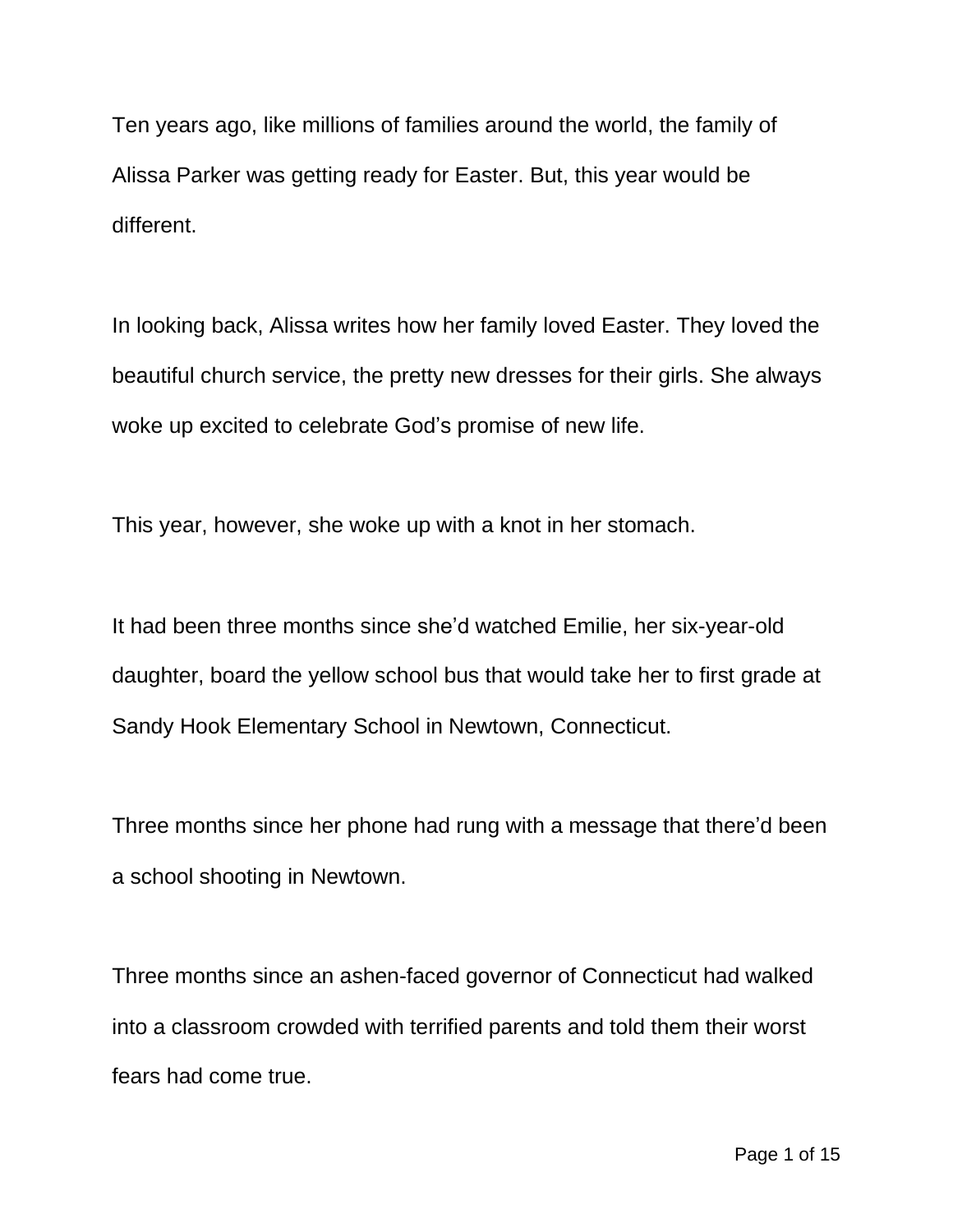Emilie had been a shining light in Alissa's family—a precociously empathetic child, keenly aware of other people's feelings. She'd doted on her younger sisters, Madeline and Samantha. She would draw pictures for Alissa and her husband, Robbie, always with sweet messages, especially when they needed cheering up. The first word she'd ever said was "happy."

She was murdered by a troubled young man, who had walked into her school and fatally shot 20 children and six adult staff with two semiautomatic pistols and a semiautomatic rifle before taking his own life.

And now it was Easter, one of Emilie's favorite holidays. Alissa didn't know how she would make it through the day. Much less heal from the grief that still consumed her.

The three months since Emilie died had tested Alissa's heart, mind, soul and marriage. Robbie and her had struggled with anger and overwhelming loss. Working with a counselor, they had managed to remain emotional anchors for each other. They had done their best to keep life going for Madeline and Samantha. Their family had not fallen apart.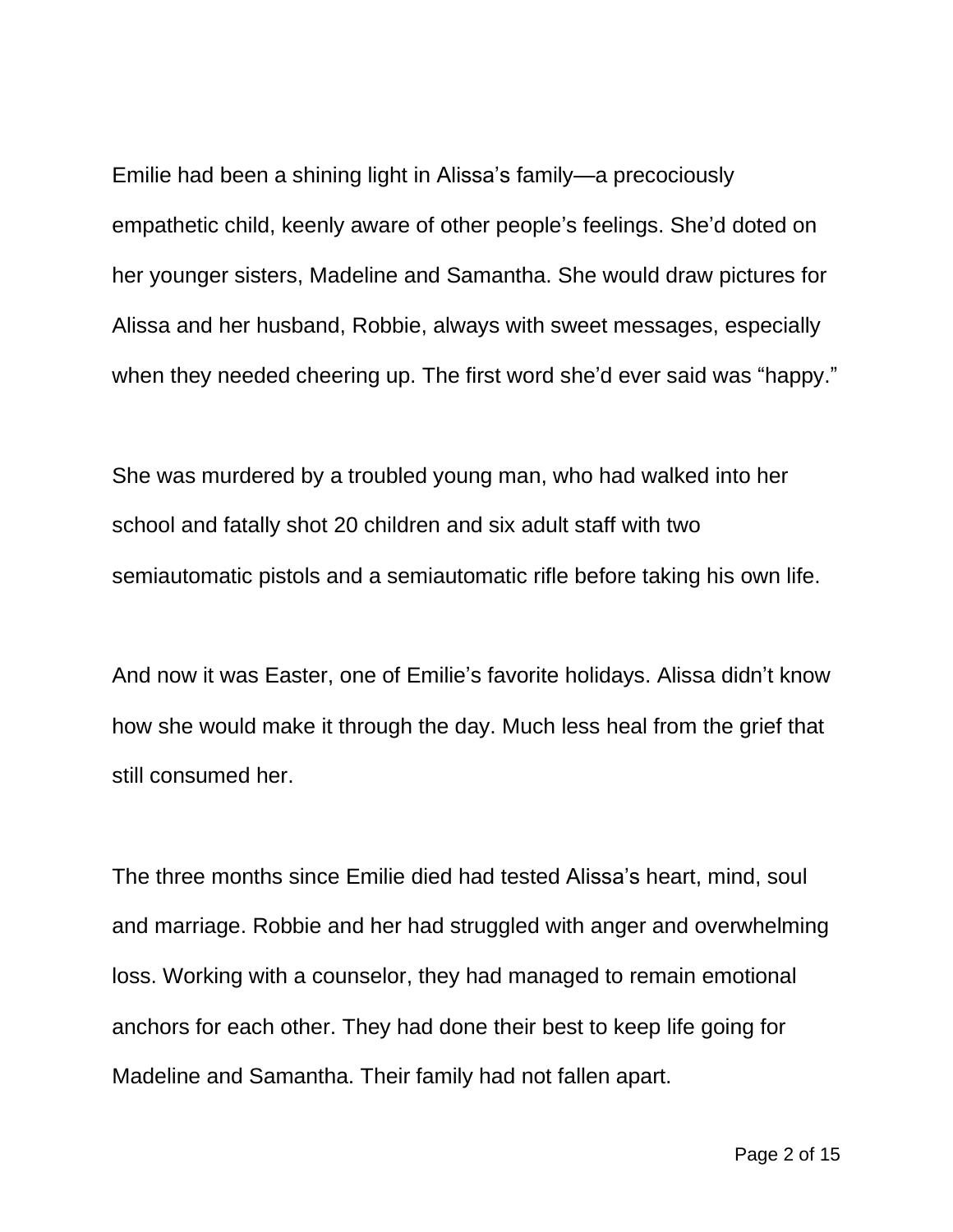Yet the void that Emilie left behind remained. It was as much an abyss as a void for Alissa. She knew Emilie was with God. She knew she was safe in her Heavenly Father's arms. But those were words in her head. In her heart was a void, as if Emilie had simply vanished from existence. Churning around the edges of that void, that abyss, was pure loathing for her killer.

Alissa hated that loathing, and she hated that void. She felt helpless about both.

For three months, she prayed for those feelings to be healed. God had given her various answers to those prayers. But she didn't understand any of them. And the answers didn't make the feelings go away.

The first answer—and she admits this made her jealous—came not to her but to her husband, Robbie.

Less than a month after Emilie died, Robbie emerged from tucking in the kids one night with a look of awe on his face.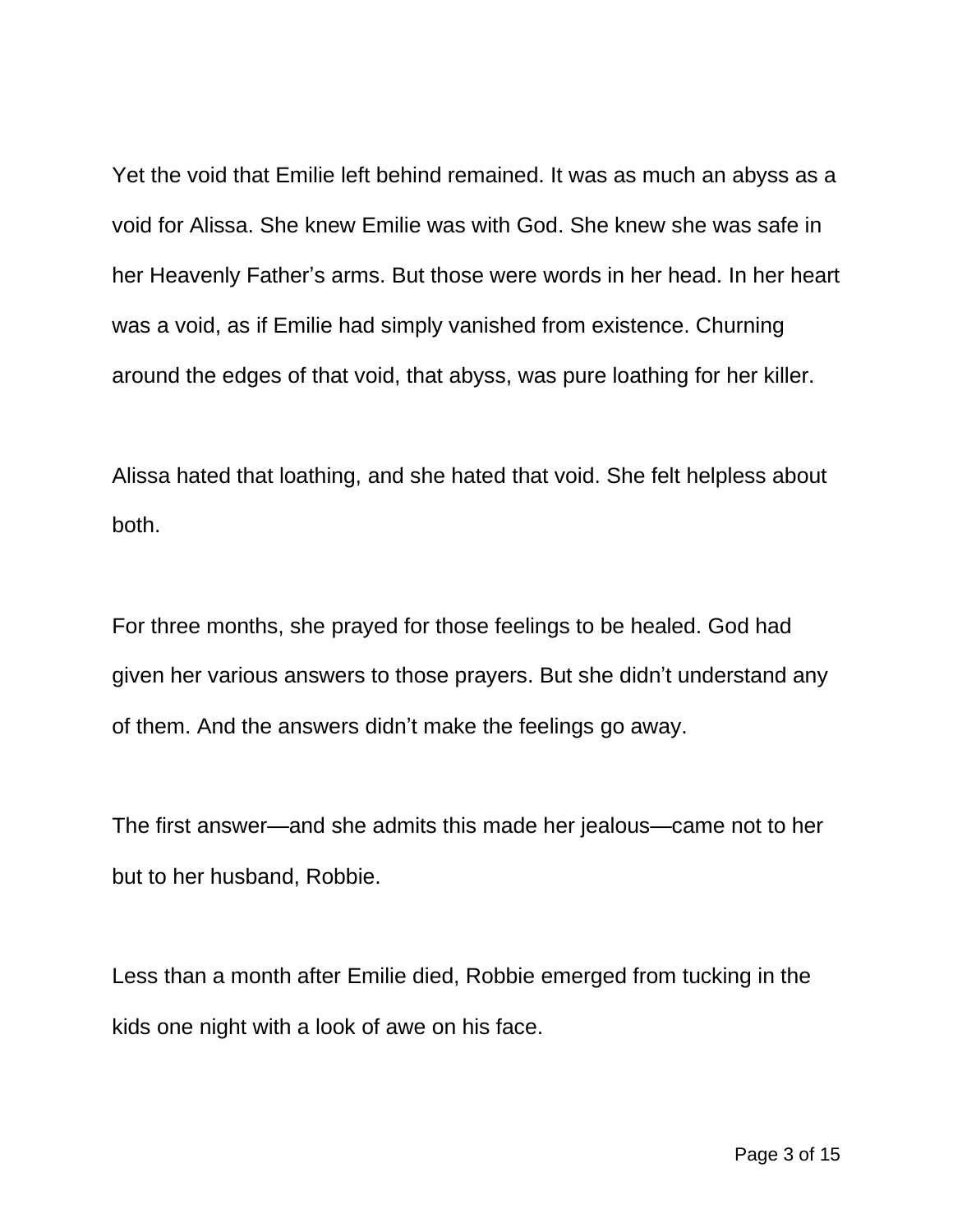"You'll never guess the conversation I just had with Madeline," he said. He told her that Madeline had asked if we'd ever see Emilie again. "Where do you think she is?" Robbie said.

"Heaven," said Madeline.

"That's right," Robbie said. "So the best way to see her again is to love God and make good choices."

Then Madeline said something surprising: "But what about the boy who shot her?"

Robbie searched for words. "How do you feel about that boy?" he said.

"I think he was a good boy but he made some really bad choices," she replied.

"And how do you think God feels about him?" Robbie asked her. "I think he loves him but he is not happy with the choices he made," Madeline said.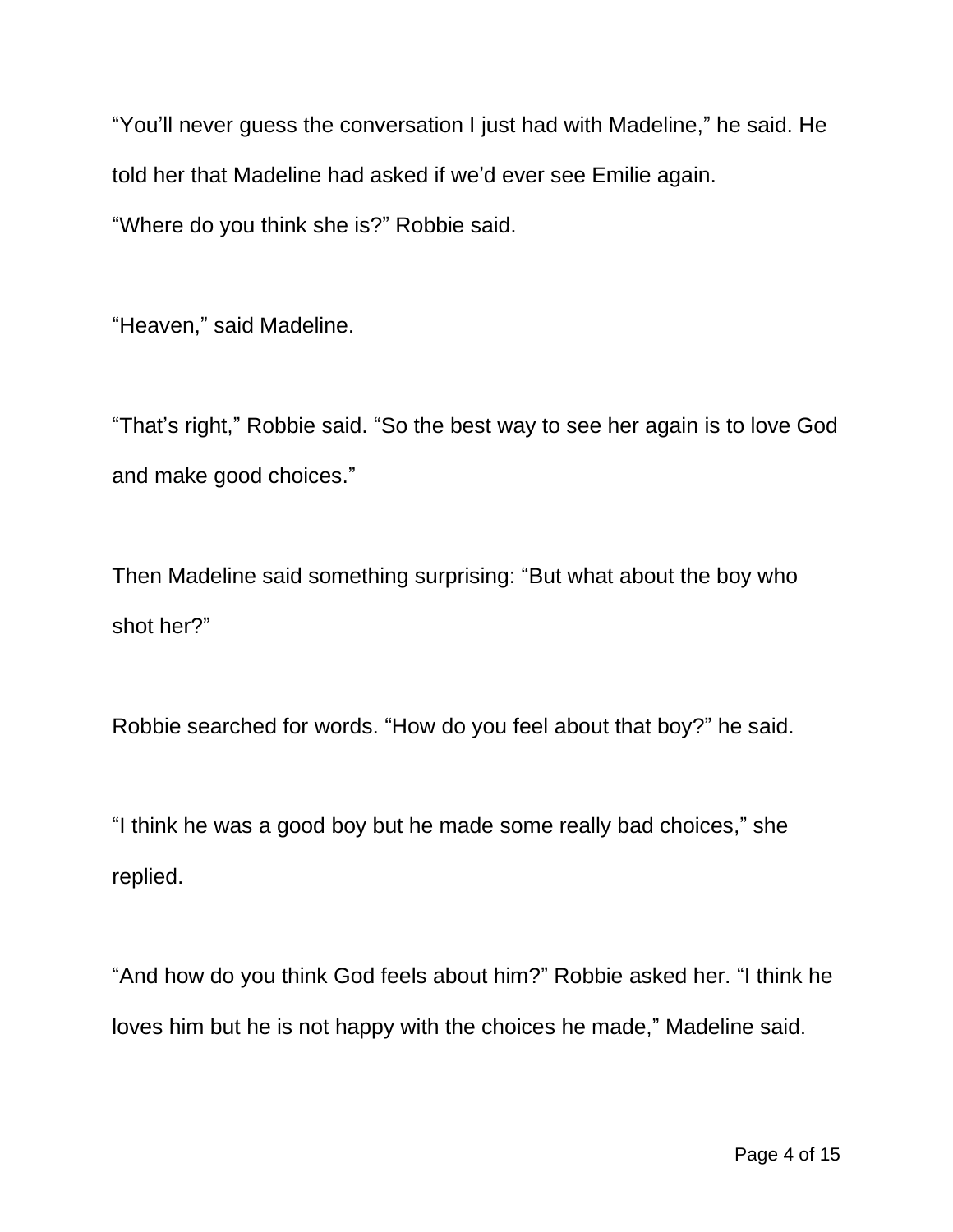Robbie and Alissa sat in the living room as he recounted this conversation. He began to cry. "Alissa," he said, "I could feel Emilie there! I could feel her with Madeline and me."

Alissa stared at him in shock. That sense of Emilie's presence was exactly what she wanted. Some sign from God to fill the void. Why had it happened for Madeline and Robbie but not for her?

She racked her brain for something she could do to receive a similar gift. Then it came to her. She needed to pray as intensely and transparently as Madeline had prayed in her childlike directness. So she went to her church.

A few days later, Robbie and Alissa sat in prayer together there, and she began praying harder than she ever had before. Take away this void, God. Let me know Emilie is not gone.

Alissa listened intently, certain that she was at last doing what she needed to do to get through to God. And then an answer came. You need to talk to the shooter's father.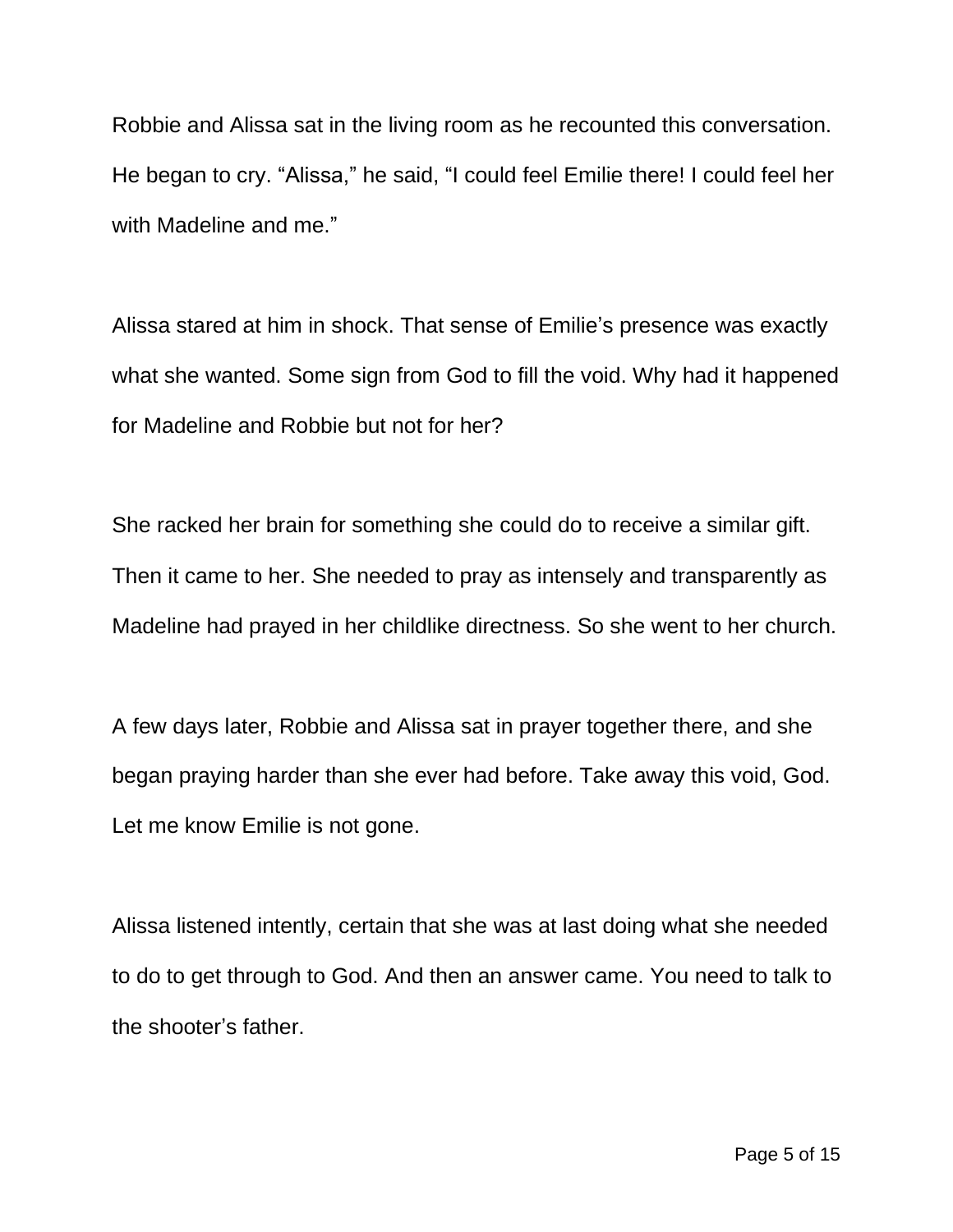"What? That wasn't what I was praying about!" she thought. Alissa tried to bring her focus back to Emilie. The words persisted. At last she gave up, disappointed. On the car ride home, she told Robbie what had happened. He looked bewildered too. But the words were so clear, they felt they had to act on them.

They reached out to Peter Lanza, the shooter's father, through intermediaries. To their surprise, he responded immediately. She was a nervous wreck driving to the Connecticut office building where they agreed to meet.

That nervousness evaporated as soon as she saw Peter. He was as much of a wreck as she was. His hands shook. His face was flushed.

They sat at a conference table, and she told Peter about how she'd felt moved by God to meet with him. Then suddenly the question she most wanted to ask became obvious: "Why did your son do what he did that day?"

For some reason, she felt prompted to add: "I'm sorry you lost him."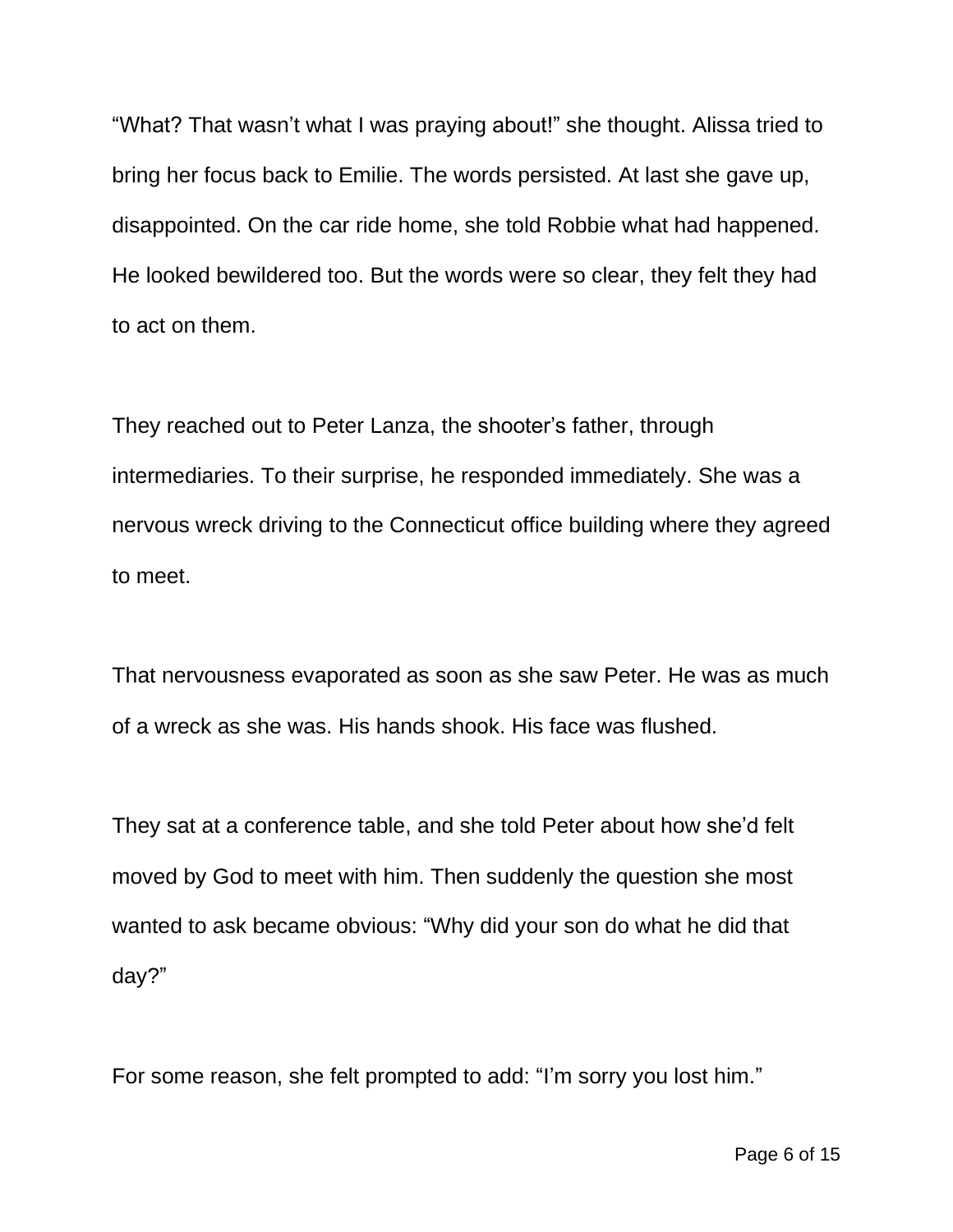Peter's eyes widened at her words. He must have expected her to hurl invective. His hands stopped shaking, and the words poured out of him. He told them how his son had struggled socially at school, especially after Peter and his wife separated when his son was nine and later divorced. Diagnosed with Asperger's syndrome as a teenager, his son gradually cut himself off from Peter and then from the rest of the world.

As Peter talked, Alissa began to realize that the effects of his son's evil actions spread far beyond her family and the families of other victims. In the aftermath of the shooting, Robbie and Alissa had been showered with gifts and kindnesses from strangers in Newtown and far away.

Peter Lanza was reviled. A horrified world recoiled from him at the moment of his greatest loss and confusion. She felt sorry for him.

"Meeting you is like a glimmer of light through a dark agony," Peter said before they parted that day. Alissa wondered if it could be a glimmer for her too.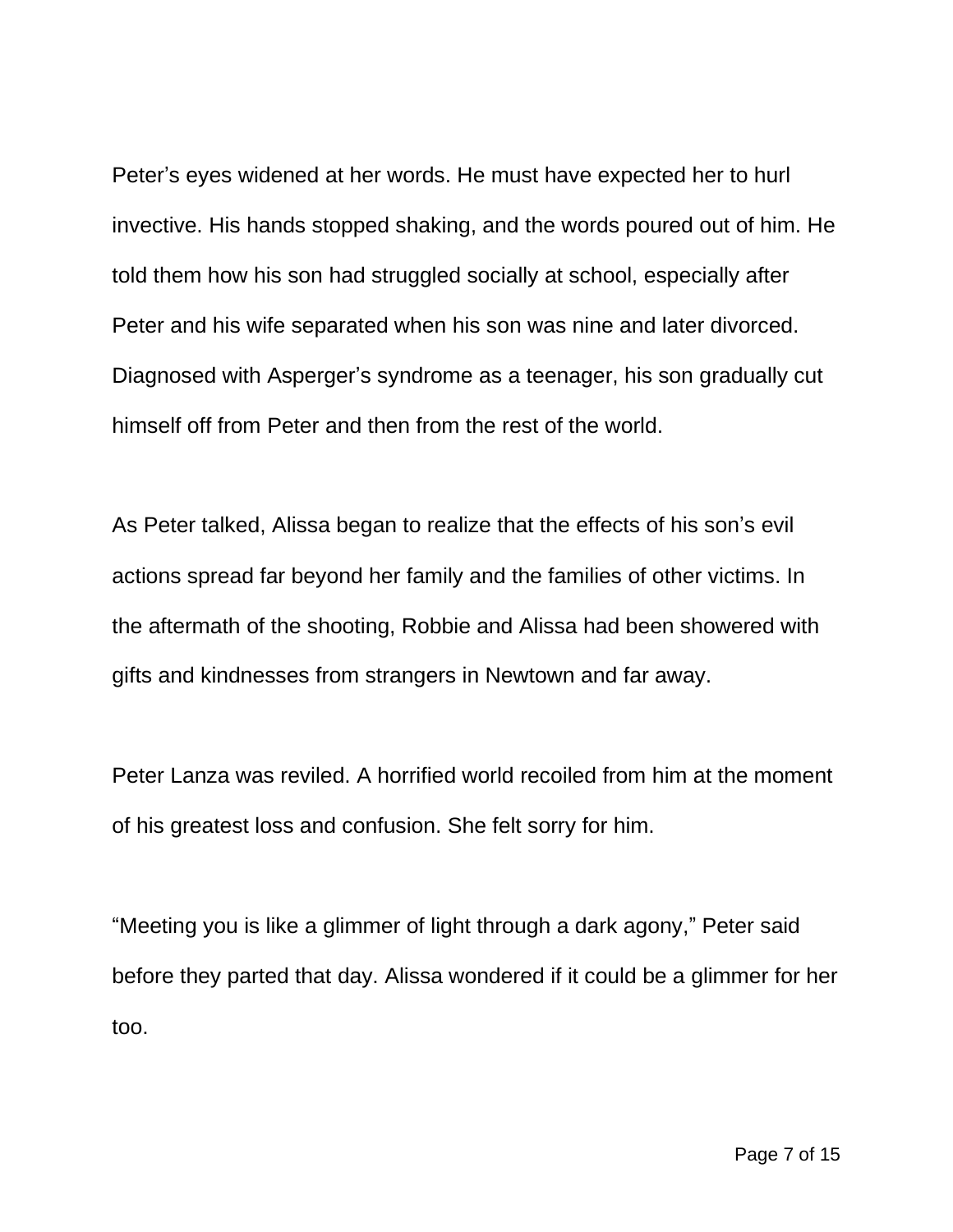Two months later, lying in bed on that Easter morning, she still wondered. What was the thread connecting these messages from God? What was God trying to tell her? Whatever it was, it hadn't gotten through. The thought of Easter without Emilie was more than she could bear.

But she had to bear it, she told herself. Madeline and Samantha were up. She could hear them tiptoeing around in search of Easter baskets. Soon they would want help putting on their new dresses. She forced herself out of bed and summoned up her best coping smile.

Once the girls were dressed and tearing around the house in excitement, she returned to the bedroom to get ready for the service.

"Would you girls like some music to dance to?" she heard Robbie ask. One of Robbie's favorite hymns started on the stereo, accompanied by giggling and the patter of little feet. At first, Alissa nearly burst into tears, thinking about how much Emilie would have loved being there with her sisters.

Then something moved her to dress quickly and go watch. Alissa opened the door, stepped into the hall, and there were Madeline and Samantha,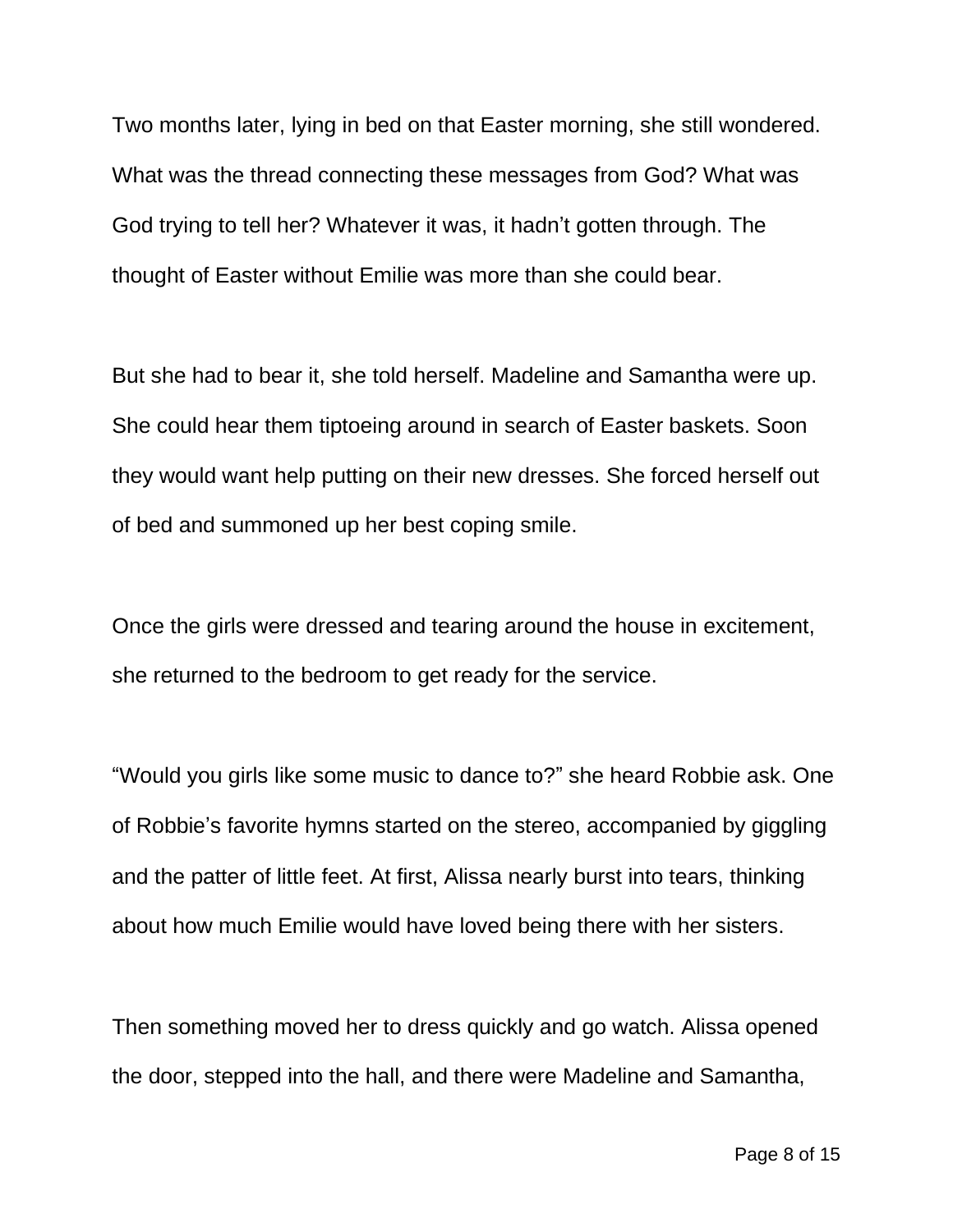twirling and laughing to the music. She grinned in spite of herself. All of a sudden, a feeling of warmth and peace descended on her. It filled her body and radiated out to the hall and the rest of the house.

With crystal clarity, she knew in her heart—it was as if she had always known—Emilie had not vanished. Yes, she had died. But she was alive in a new way with God. Alissa could almost feel her right there with them. Every memory she had of her arose in her mind and became solid and real. She breathed in the blessed sense of her.

Tears rolled down her cheeks. Robbie appeared beside her and put his arm around her waist.

Why was this happening? She had no idea. Only at church, later that morning, did she begin to understand. Listening to the wonderful Easter story, she thought again of that insight she'd had meeting with Peter Lanza—that Emilie's death was part of something larger. Now she knew just how much larger.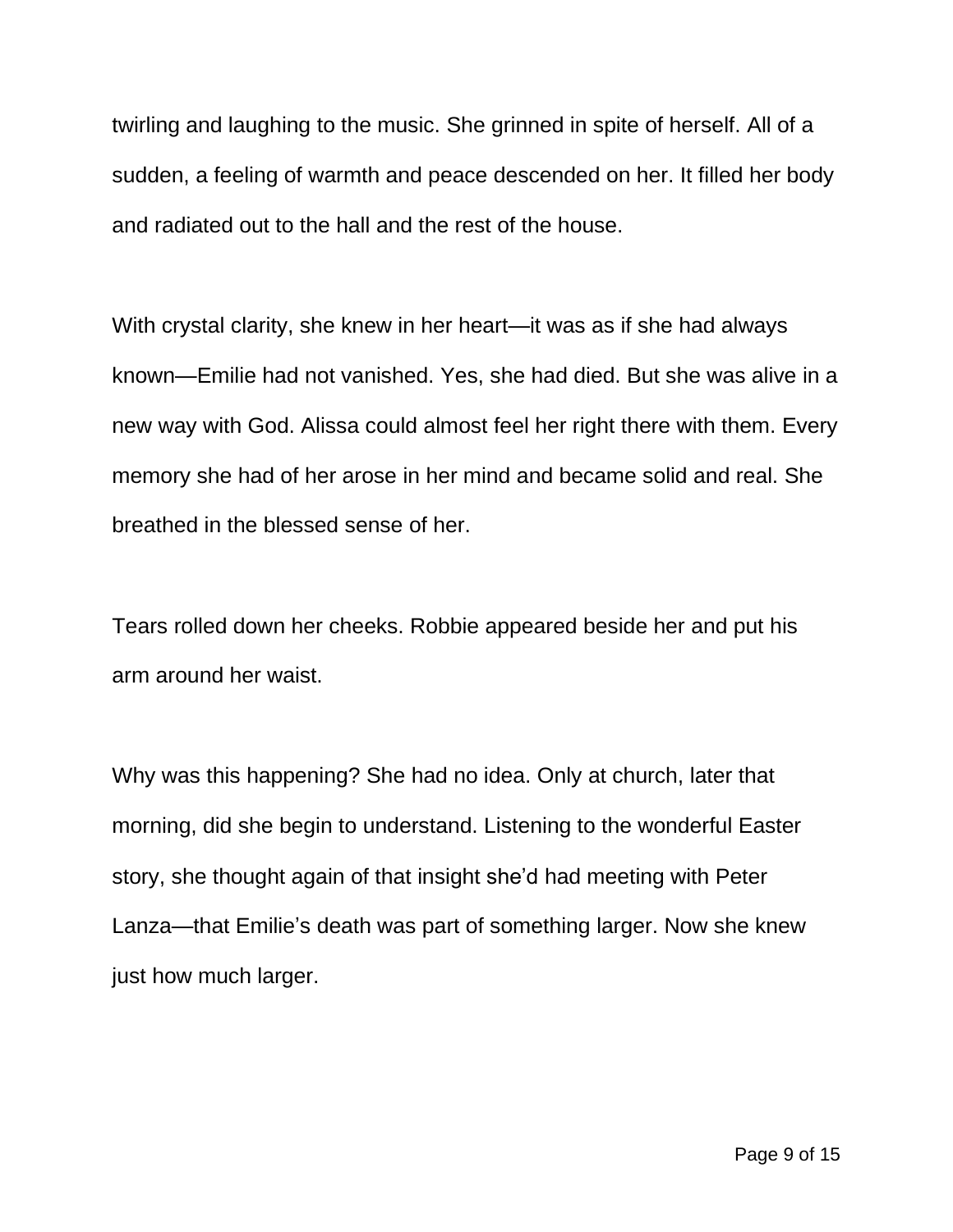Madeline had sensed that larger meaning when she asked Robbie about the man who took Emilie's life. God had pointed her toward it when he counseled her to meet with Peter.

Death, God wanted her to understand, did not extinguish Emilie's light. Her grief was not the end. When she looked beyond herself, reached out to others, trusted God to make something good from the horror of Emilie's death—that was her healing.

How could she believe this, she asks? Because God had lost a child too.

Long before Emilie died, Jesus died. Then Jesus arose. Out of the darkness and grief of his death came new life.

Emilie was now part of that new life. There was no void where she had been. With God, there is never a void. Alissa says she did not have to hate the shooter for taking Emilie away. No one could take Emilie from God. Indeed, she could give even the shooter to God. She could give all of it to God. Then she could begin healing.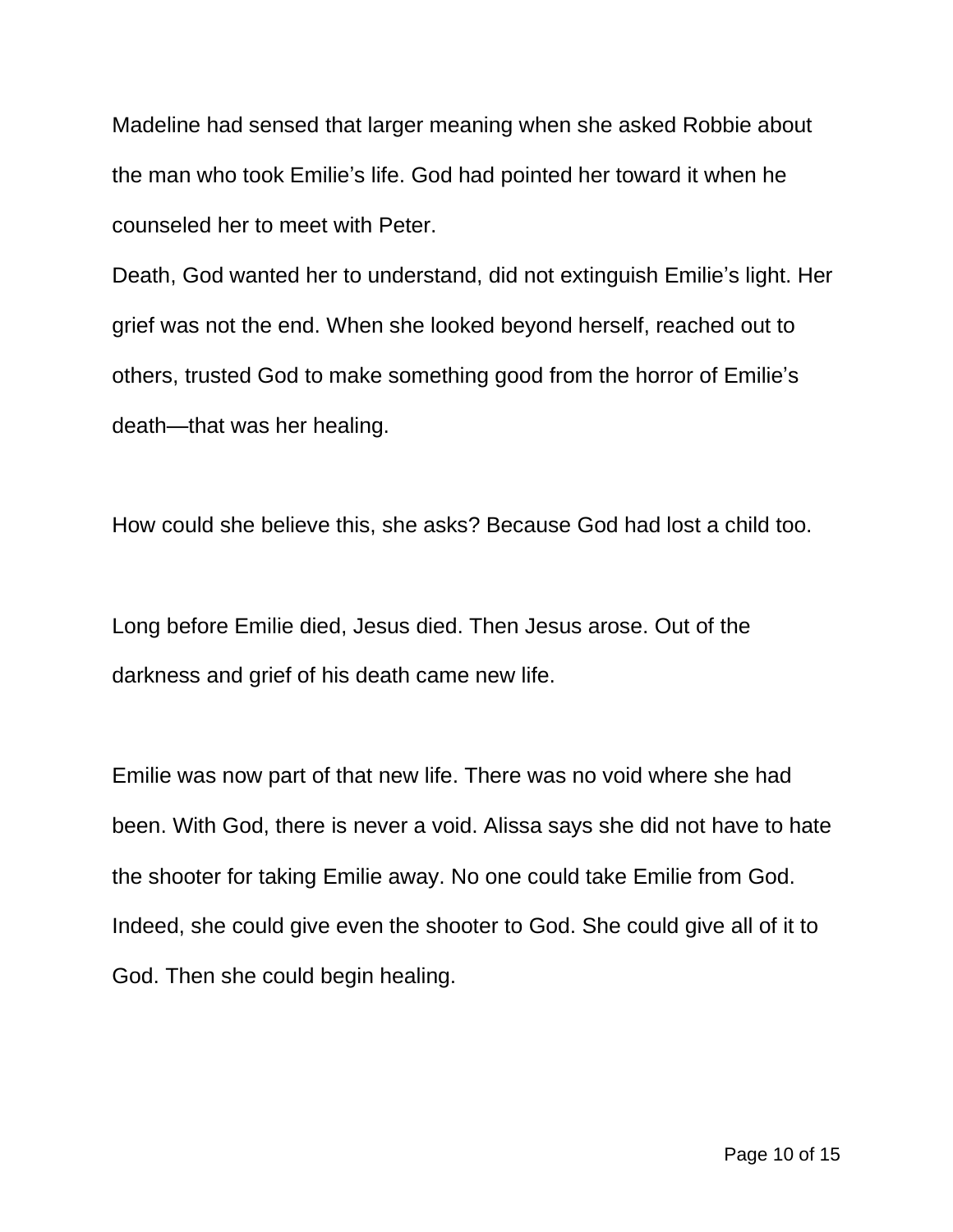Those thoughts came to her as glimmers on Easter morning. Over the next several months, they became more real. Se stopped hating the shooter and later forgave him in her heart. More important, she understood that ultimately it was God's job to judge and forgive. As grief and hatred left her heart, there was more room to remember Emilie and treasure what she meant to their family.

Years after the horror of that day, she still misses Emilie intensely. But that only strengthens her resolve to be the best mother she can be for Madeline and Samantha. Her grief, still crushing at times, no longer defines her. She is defined by her relationship with a Heavenly Father who embraces—and gives new life to—all of his children.

At first glance at the death of Jesus, it seems the forces of darkness have won. The powerful Roman empire and the religious leaders who wanted him out of the way has silenced Jesus seemingly forever. The hope that His followers had is crushed.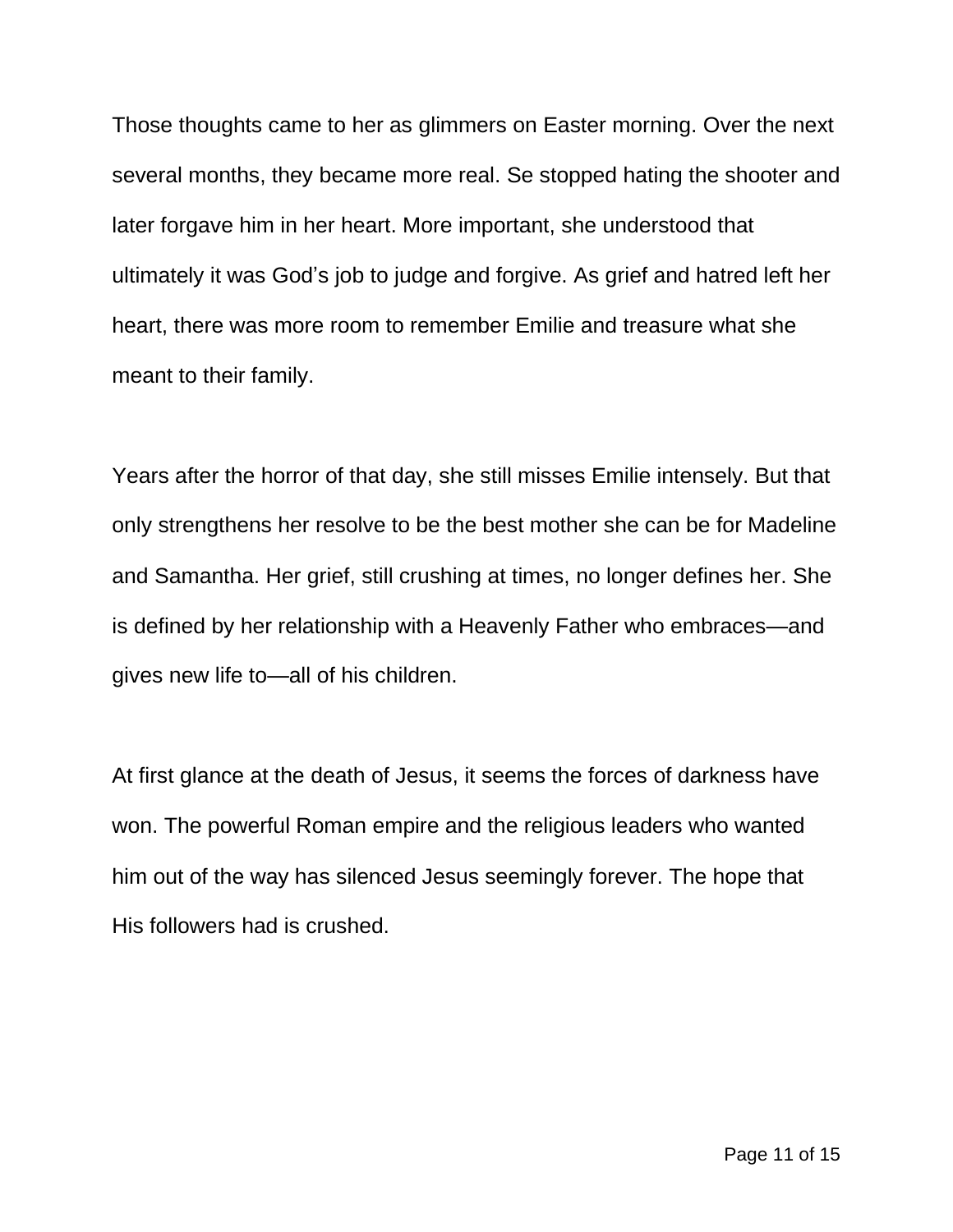But in Easter, what this resurrection event does is to change everything. In this resurrection, Jesus is who He said He was: the incarnate Son of God. And it shows us so much.

For one, it shows us that life is eternal. Alissa came to realize that out of the darkness of Jesus' death came new life, and death would not extinguish the light of Emilie. This is not to deny the reality of loss; Jesus cries at the loss of Lazarus His friend, and we all know the pain of losing loved ones we wish were with us physically still. It's important to acknowledge that. But sometimes we think this world is all there is and put all our focus into it; and yet we know all on this earth passes away eventually. We enjoy this world, but we pass through this world. And through the resurrection, we have the hope and knowledge that there is something beyond this world far greater - what eye has not seen and ear has not heard, and we join with our Lord in that resurrection, knowing that He leads us across this life to ultimately take us home.

Secondly, in light of the resurrection we see that the power of evil is defeated. As we all know evil is all around us. Your kid faces a bully at school. Tyrants in China send people to concentration camps; we are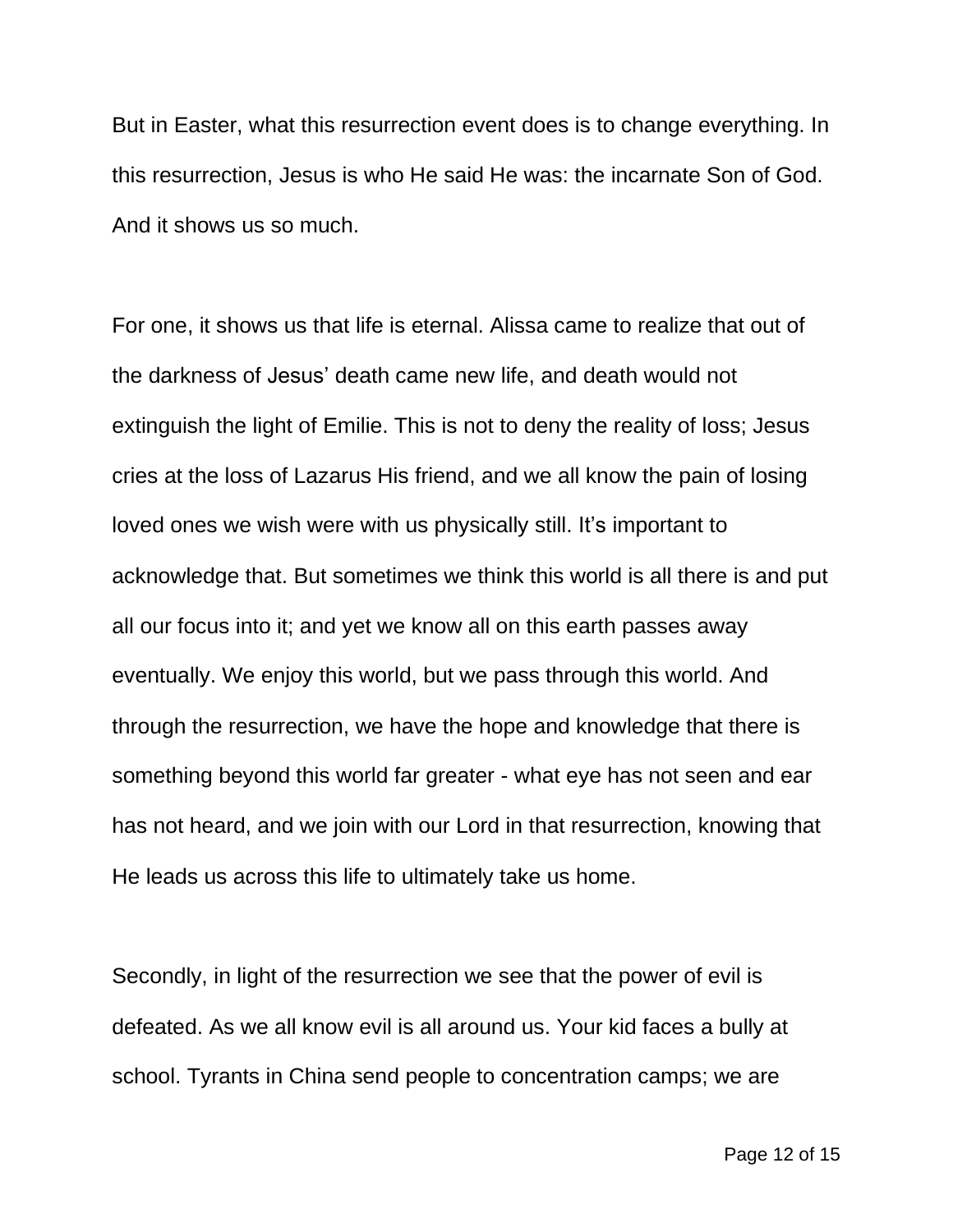inundated with crime on the nightly news, and of course the war crimes being committed against the Ukrainian people. God allows evil to happen for we are not robots; we are given free will. But in the Cross and Resurrection, God takes up all the evil that could be thrown and says this is not the endgame. Love is more powerful. Let me show you. I am with you in your pain, in your hurt, and I stand with you dying and surrendering my life to evil to ultimately triumph over that. It takes away the fear of death which is why the earliest Christians were boldly proclaiming their faith in the face of persecution, and why to this day Christians face both martyrdom in parts of the world and hate in our part of the world for doing the right thing and speaking to the truth. The resurrection inspires us to know that in the face of evil, we go forward to do something greater - to speak of the risen Christ and continue to proclaim the message of love and also speak to the truth of what that love means in a world that would say we should keep silent.

And lastly, what the resurrection reveals is what Alissa came to reveal to Adam Lanza's father, and what Alissa's daughter told her father - that God loved even the shooter. To the world as Alissa said he was at best forgotten about. But as he explained to Alissa he was devastated too, and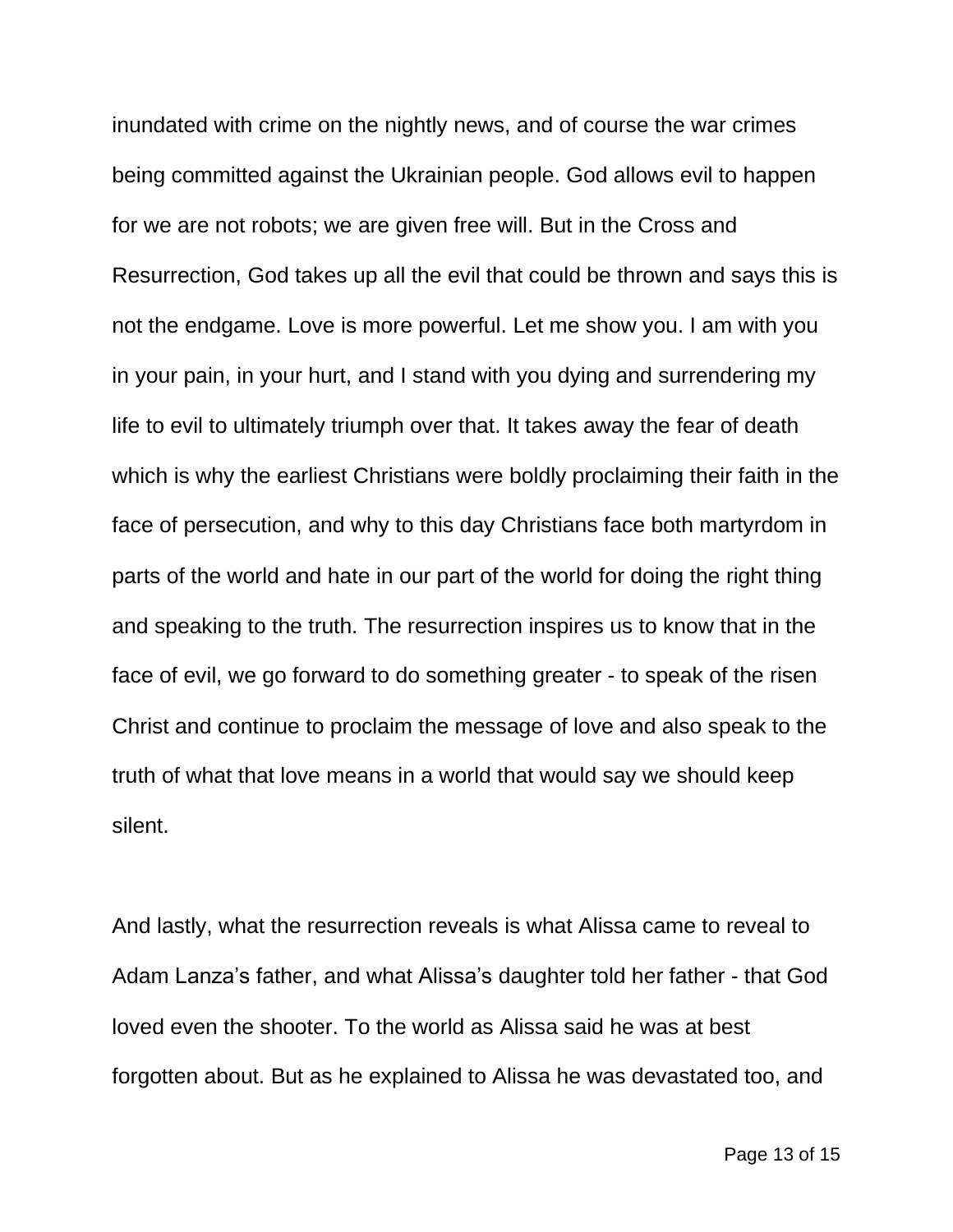in that conversation, she showed him mercy and compassion. The radical nature of God's love is that God died for us all; the Son is sent down from heaven to embrace all people, to call all people back, for such is the power of divine mercy. So on this Easter, as we celebrate the resurrection, perhaps we can also ask for God's help to have our eyes opened. Who is God calling you to reach out to? Or maybe God is inviting you to let go of hate and anger towards someone or a group of people. There are always people we do not like. But who do we perhaps hate? Who do we have a hard time forgiving? Who do we need to reach out to and give compassion to, or turn the other cheek towards? In Alissa's case, a meeting changed a man's life because hate was replaced with hope and love. Think of the power we have when we opt not to gossip or tarnish someone online; to pray with our kids for both those who are close to us but those who have wronged us; when we teach true tolerance; when we use respectful language about those whom we disagree; when we forgive or reach out by picking up the phone. Our Lord comes to find us when we are lost; may we do the same for one another.

As Peter says "we are witnesses of all that He did" and "He commissioned us to preach to the people and testify…that everyone who believes in him